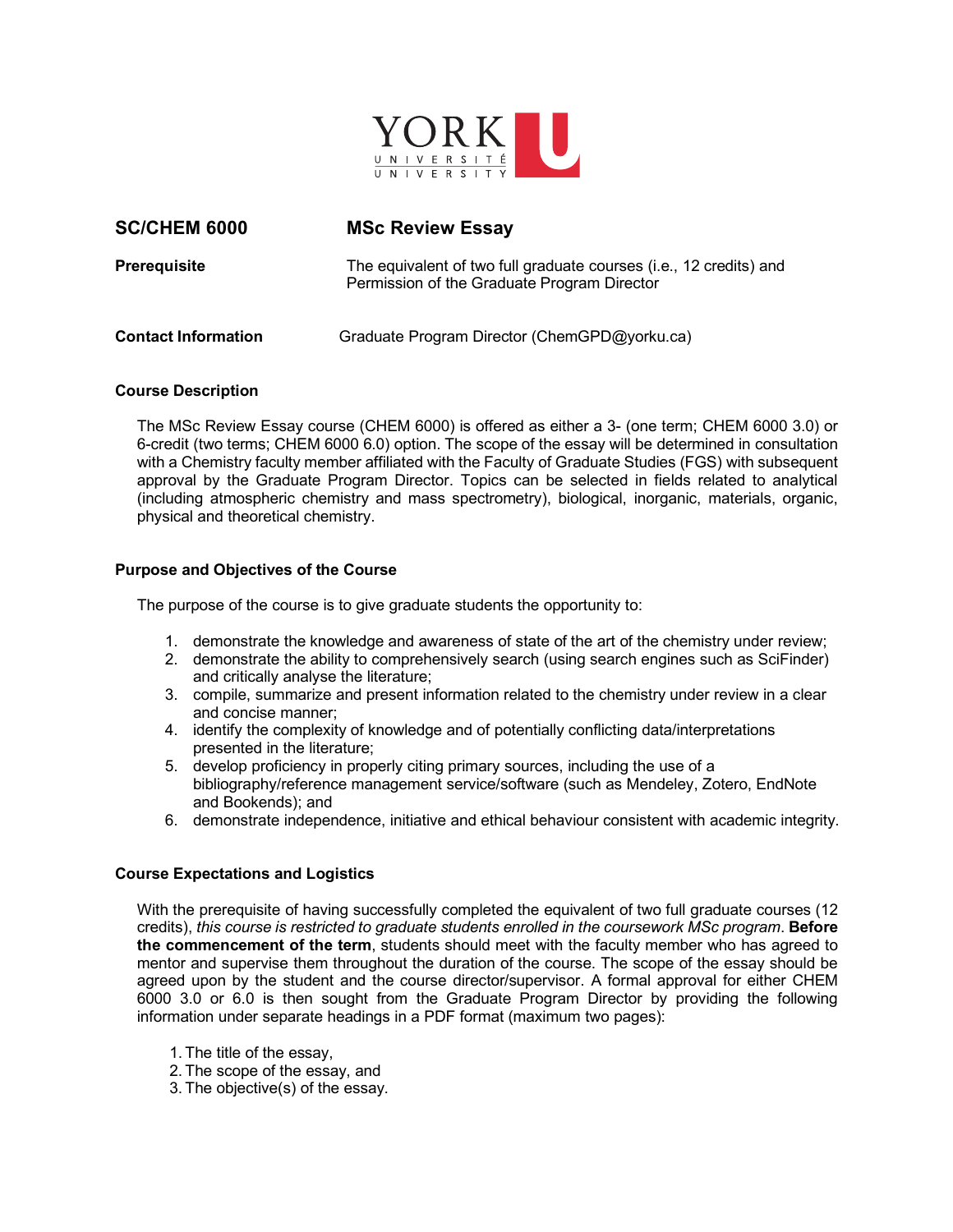Students initially approved for a 3-credit course will not be permitted to change to the 6-credit course, and vice versa. They can however elect to drop the course (see "Important Dates" below) and re-enrol in a subsequent term. Students who decide to enrol in CHEM 6000 3.0 will be allowed to enrol in a second review essay course CHEM 6000 3.0 only if supervised by a different course director/supervisor. A maximum of six credits (either as two CHEM 6000 3.0 courses, or as one CHEM 6000 6.0 course) can count towards the coursework-based MSc program requirements.

If approved, the student and the course director/supervisor are expected to meet on a regular basis, and more frequently especially at the beginning to address any issues early in the term and to ensure that the student is making good progress. Students are expected to provide at least one progress report to the course director for feedback and comments (see "Evaluation" below). This progress report must contain an outline for the essay for approval from the course director/supervisor.

The final version of the essay must be submitted in a format that is suitable for submission to a peerreviewed chemistry journal. As such, students can use templates available from renowned peerreviewed journals. The actual journal should be selected in consultation with the course director/supervisor. The template can normally be downloaded directly from the "Author Resources" or "Information for Authors" webpage of the respective journal. For example, the template for the *Journal of the American Chemical Society* can be downloaded in either the Mac or Windows versions at http://pubs.acs.org/paragonplus/submission/templates/acspagewide\_msw2011\_mac.dotx and http://pubs.acs.org/paragonplus/submission/templates/acsPageWide-MSW2010.dotx, respectively.

The References section of the essay must be generated using a bibliography/reference management service/software, such as Mendeley, Zotero, EndNote and Bookends. York libraries support both Mendeley (http://researchguides.library.yorku.ca/mendeley) and Zotero (http://researchguides.library.yorku.ca/zotero). Students are strongly encouraged to use the ACS Style Guide (available at the Steacie Library and also online at https://pubs.acs.org/isbn/9780841239999) as a resource to write their essay.

**The deadline to submit the final essay is on the "last day to submit … term work"** as determined by the Faculty of Graduate Studies (see http://gradstudies.yorku.ca/current-students/studentstatus/important-dates/). **The essay must be submitted in a PDF format to both the course director/supervisor and Graduate Program Director**. Failure to do so will result in an "incomplete" on the student's record at the Registrar's Office, and will automatically turn into an "F" unless the student provides an electronic copy (PDF) of the essay as indicated above.

The Program will seek a second assessment of the review essay by another faculty member from the Department of Chemistry. Furthermore, academic integrity will be strictly applied. The essay will be evaluated for plagiarism, with an academic hearing to discuss possible breach in academic integrity if necessary (see "Academic Integrity" below).

# **Evaluation**

| CHEM 6000 3.0 (3-credit option)                                                  |                     |
|----------------------------------------------------------------------------------|---------------------|
| Progress report (due within three weeks from the start of the term)              | 10%                 |
| Final paper (final word count: 7,500-10,000 words, excluding                     |                     |
| captions and bibliography; deadline – see above) <sup><math>\dagger</math></sup> | $90\%$ <sup>†</sup> |
| CHEM 6000 6.0 (6-credit option)                                                  |                     |
| Progress report 1 (due within three weeks from the start of the term)            | 5%                  |
| Progress report 2 (due within one week from the start of the second term)        | 5%                  |
| Final paper (final word count: 15,000-20,000 words; excluding                    |                     |
| captions and bibliography; deadline – see above) <sup>†</sup>                    | $90\%$ <sup>†</sup> |
|                                                                                  |                     |

**†** A final presentation, worth up to 10%, may be included in the Evaluation at the course director/supervisor's discretion. The weighting of the final paper would be